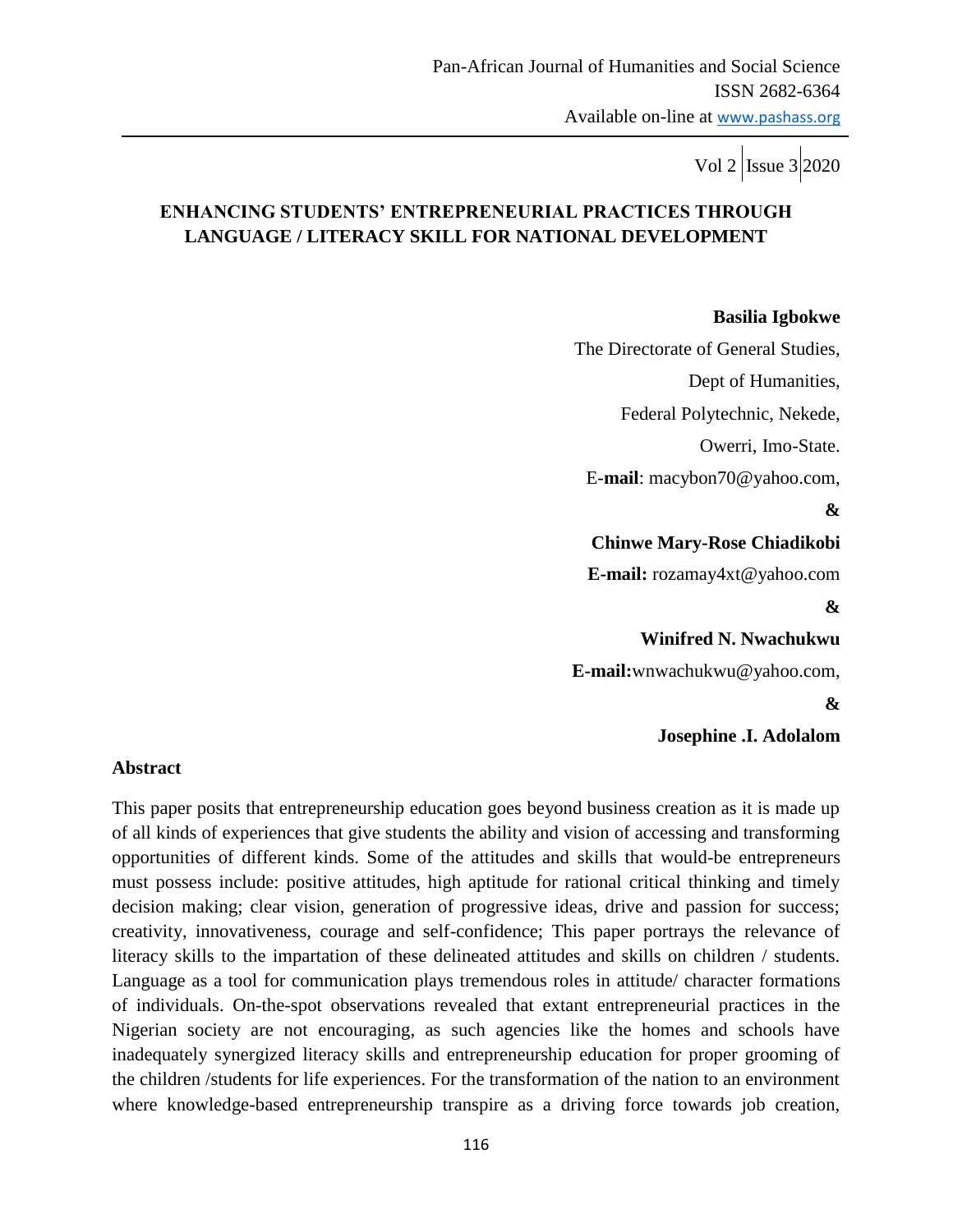economic growth as well as competitiveness, language/literacy instructors must ensure proper inculcation of these required aptitudes, skills and knowledge reviewed on the students. Thus, the paper from the critical and analytical perspectives reviewed the extant entrepreneurial practices in our society to ascertaining the degrees of progress and limitations; as well as proffer ways to remedy the observed defects through language use and literacy skills.

**Keywords:** Entrepreneurship Education, Language, Communication, Literacy skills and National Development.

### **Introduction**

Entrepreneurship education cum entrepreneurial practices has in recent times become the desire of global citizens. This is sequel to the present economic meltdown that has hit many nations. According to Banabo & Ndiomu (2011) "due to the current political, economic and social influences of the global economic, many countries of the world have resolved to focus on their domestic economy so as to foster a sustainable and virile domestic economy that will be moderately resistant from the economic and financial strangling that may try to reoccur in the future". They also noted that the recent global economic meltdown has brought to limelight, as well as the reality, that the world is a global market.

Historically, entrepreneurship education and practices are age-long activities among mankind. Every community has its entrepreneurial practices that have been in existence and passed from one generation to another generation, though in various forms, peculiar to each era. Currently, entrepreneurship education and its practices are gradually developing and carried out in various nations of the globe in line with each nation"s socio-economic and technological advancement. Besides, the current global economic recession has made entrepreneurial practices to spread across the frontiers of every nation. Thus, there is exchange of entrepreneurial literacy globally.

In Nigeria, entrepreneurial education has witnessed transitional stages from pre-colonial, colonial and post-colonial eras. During the pre-colonial era, the nation"s economy was agrarian; hence the people"s entrepreneurial practices were agriculture based. For instance, in the South-East, precisely Igbo community, the children were taught at the informal education setting, such crafts as: weaving of baskets, mats, raffia bags, beads making, cords weaving; carving of flutes, molding of clay pots and making of bamboo beds etc, from materials got from the plants and environment.

The colonial era witnessed the advent of western civilization, which transformed the economic activities from agrarian to industrial. This era, in fact witnessed a mixed economy as agriculture, commerce and industry thrived. The aftermath is that the economy was boisterous. However, the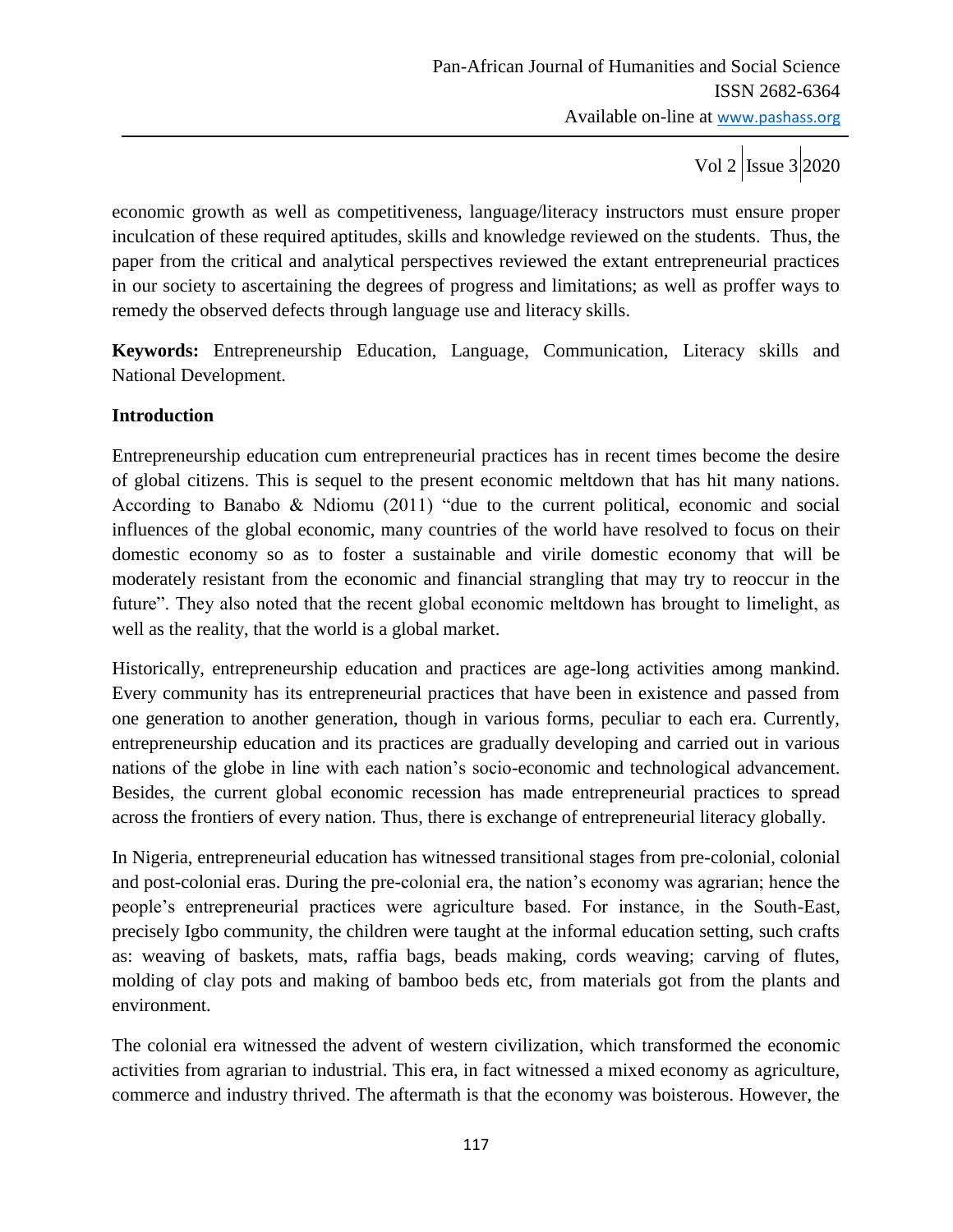Vol 2  $\vert$  Issue 3 2020

era of heavy dependence on oil and gas economy set in immediately after the nation"s independence in 1960. This trend has lasted till date. Unfortunately, the Nigerian economy which used to thrive on agricultural exports of such produce as palm produce, cocoa, groundnut, hides and skin products, shifted to a mono-economy status, that is solely dependent on the price of oil in the international market. Hence, any fall in the price of oil affects the nation"s GPD adversely.

It is against this backdrop that the Federal Government of Nigeria, through the National Universities Commission (NUC), introduced entrepreneurship education which is aimed at equipping tertiary students with entrepreneurial skills, attitudes and competences in order to be job creators and not job hunters. The Federal Government adopts this strategy to improve the economic, technological and industrial development of the nation, as well as reduce the high rate of employment and poverty to a minimum levels.

However, in the spirit of Bernard and Toulouse (1998), this paper toes the line of thought that entrepreneurship education is a lifelong learning process, starting as early as elementary school and progressing through all levels of education, including the university education experiences that will enable them to develop the insight needed to discover and create entrepreneurial opportunities and the expertise to successfully start and manage their own businesses. This study upholds the view that this type of education that imparts entrepreneurial knowledge, skills and abilities on students to enable them succeed in their future career as entrepreneurs, can only be effective when introduced at the grass root level just as language literacy is imbued early in every child"s life to make him a total-child. Suffice it to state that language and literacy skills are needed in entrepreneurship education for proper training of students to gain innovative enterprise skills and capture the opportunities to succeed in business ventures. Going by the fact that entrepreneurship education as a teaching process that provides information and training educates anyone that is interested in entrepreneurial activities, it becomes imperative that language literacy is acquired simultaneously. An entrepreneur with sharp perception acquired through language literacy performs better than those with little or no literacy. Perception in this context entails one being aware of one's environment through the senses. Thus, entrepreneurial practices conditioned by perception would entail individuals efficiently interacting with their environment, thereby discovering, evaluating and exploiting opportunities.

### **Theoretical / Conceptual Frameworks**

The theoretical framework of this paper hinges on some theories of education and language acquisition/learning theories very relevant to the issues under deliberation. The conceptual description of education as any process by which an individual gains knowledge or insight, or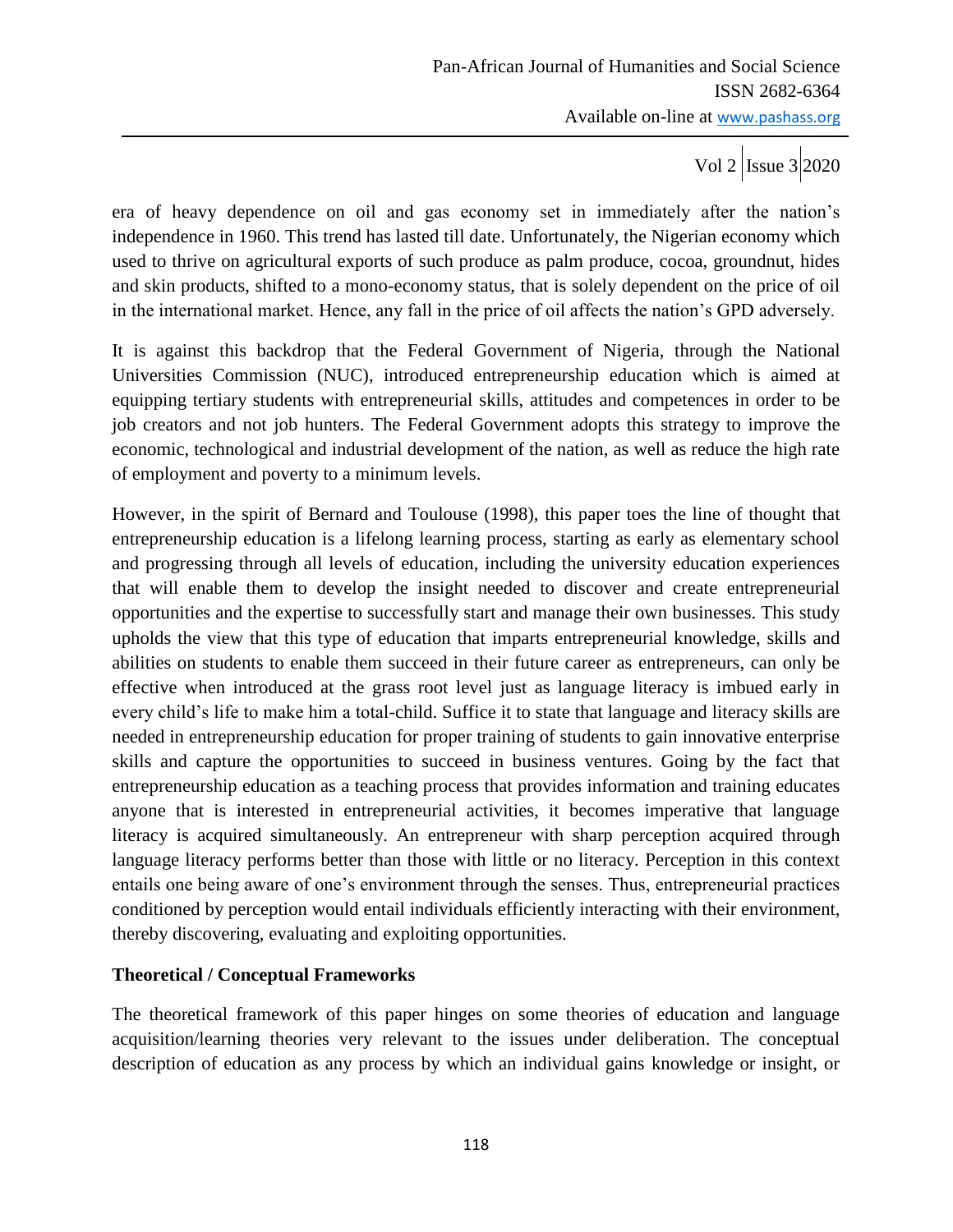develops attitude or skills rightly approves the adoption of the theory of pragmatism as the theoretical framework of this paper.

Pragmatism as developed by the American Philosophers – Charles Sandes Peirce and William James in the 19th century, has its central focus on the practical and scientific utility of knowledge. Pragmatism as a theory posits that knowledge is only meaningful if our senses can experience it.

This theory in relation to man and nature asserts that:

- Nothing is permanent and the only thing that is permanent is change;
- Values are relative;
- Man has both biological and social nature;
- Man is very intelligent and calls for the use of his critical intellectual ability.

From the foregoing, the relevance of pragmatism to education becomes glaring and requires that:

- Education should serve as an end and a means (i.e. education should improve man and serve as a means of doing things. In other words, education should serve as a tool for mobility and instrument for practical and successful living;
- $\triangleright$  Education is life, hence it should be sort for/and provided at all times adequately;
- Teachers should always develop relevant scientific and practical approach/methodology in imparting knowledge in their students;
- Educational system should constantly reflect the rapid changes in the world of knowledge;
- $\triangleright$  Education which is a child-centred, should be systematically provided in such a way that it constantly challenges the intellectual ability of the learner through experiments.
- Education should provide democratic setting to accommodate the individual differences in human nature.

To achieve all these lofty requirements through education, language must be employed. The conceptual description of language as a means of communication shows its relevance in education of any kind. From a psychological perspective, language is a human behaviour, very unique to man that it enables him organize his environment as well as co-ordinates his activities. According to Noam Chomsky, the proponent of the Mentalist theory on language acquisition, when we study the human language, we are approaching what some might call the "human essence", the distinctive qualities of mind that are so far as we know, unique to man.

(Fromkin & Rodman 1993:3).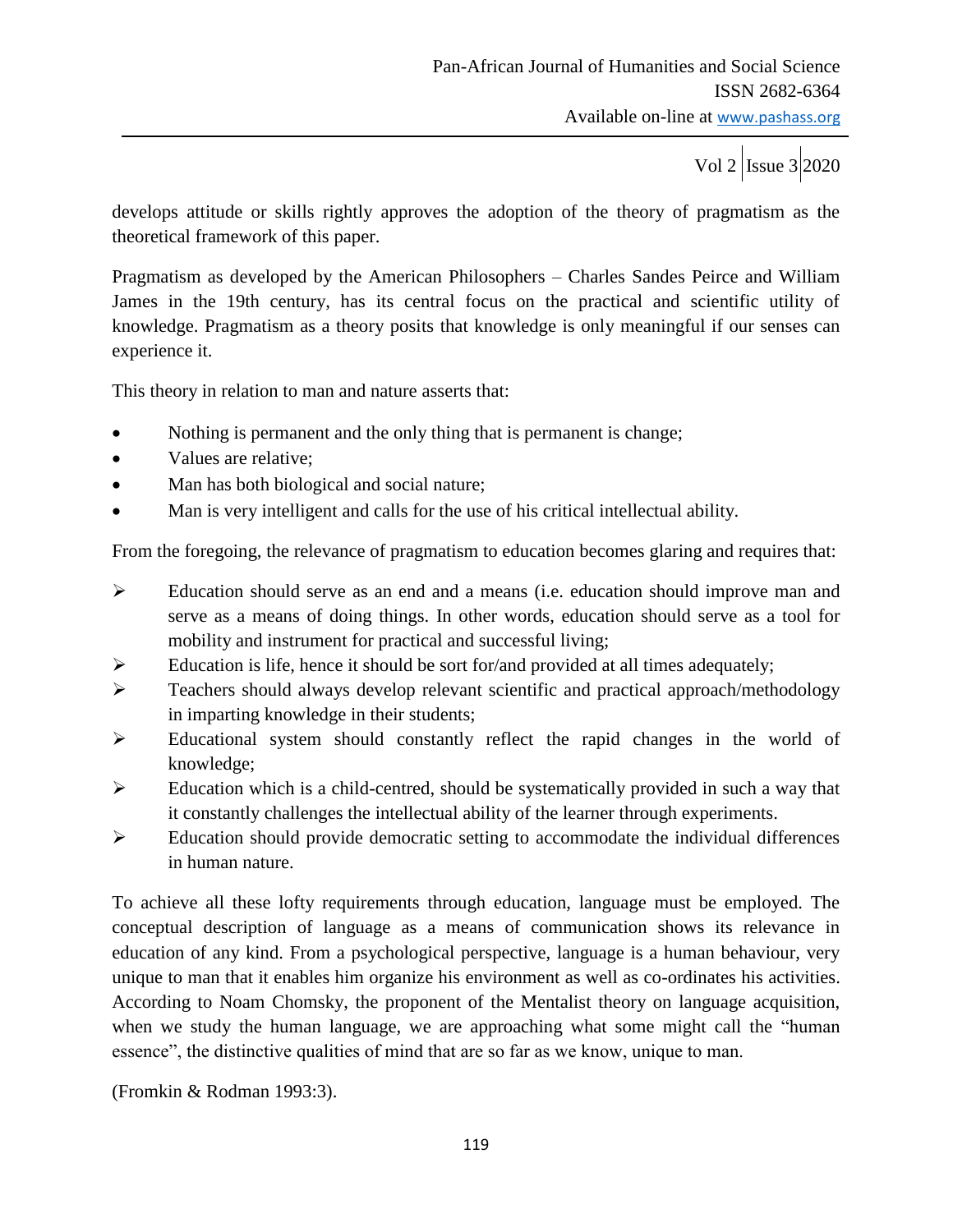Vol 2  $\vert$ Issue 3 2020

However, Chomsky's mentalist theory became relevant in language teaching/learning situations as it buttressed these four notions:

- $\triangleright$  The creativity aspect of language;
- $\triangleright$  The abstractness of linguistic representation;
- $\triangleright$  The universality of underlying structures and;
- $\triangleright$  The role of intrinsic organization in cognitive process.

Suffice it to state that language apart from being a communication tool, is also an indispensible tool for the impartation of knowledge and skills. Besides, the mentalist's theory of innate predisposition of language acquisition by every normal child reveals the practicability of early exposure of entrepreneurial skills to children for easy acquisition. This goes to posit that language as an embodiment of the people's culture, values, mores, norms and beliefs, moulds the three domains of a child, viz: the cognitive, affective and psycho-motor. Therefore, just as a child immersed into the language of his immediate environment/speech community easily and naturally acquires it so also a child naturally develops the interest, apt and attitude to whatever entrepreneurial skills operational in his immediate environment – (whether home and/or school). Entrepreneurial practices through language literacy reside in the domain of education, hence in the light of Fafunwa (1974) ascertain on education as "the aggregate of all the processes by which a child or a young adult develops ability, attitude and other forms of behaviours which are of positive value to the society in which he lives". This paper takes a critical review of entrepreneurship education in our school system.

### **Entrepreneurship Education in Nigerian School System**

Currently, it is only at the tertiary level of the Nigerian school system that entrepreneurship education is given prominence. This is sequel to the fact that the massive unemployment of Nigerian tertiary graduates in the country is traced to the problem of disequilibrium between the labour market requirements and lack of essential employable skills by the graduates. According to Oviawe (2010) findings from a three-week large scale, rapid national survey in 2004 jointly sponsored by National University Commission (NUC) and the Education Trust Fund (ETF) to determine the needs of the labour market which Nigerian University graduates are failing to meet are shocking. Report reveals that of the 100 individuals and 20 organizations visited, 44% rated Nigerian science graduates are average in competence, 56% rated them as average in innovation, 50% rated them average in rational judgment, 63% as average in leadership skills, while 44% as average in creativity. However, 60% of the respondents rated the graduates as very poor in the needed skills and such as literacy, oral communication, information technology, entrepreneurial,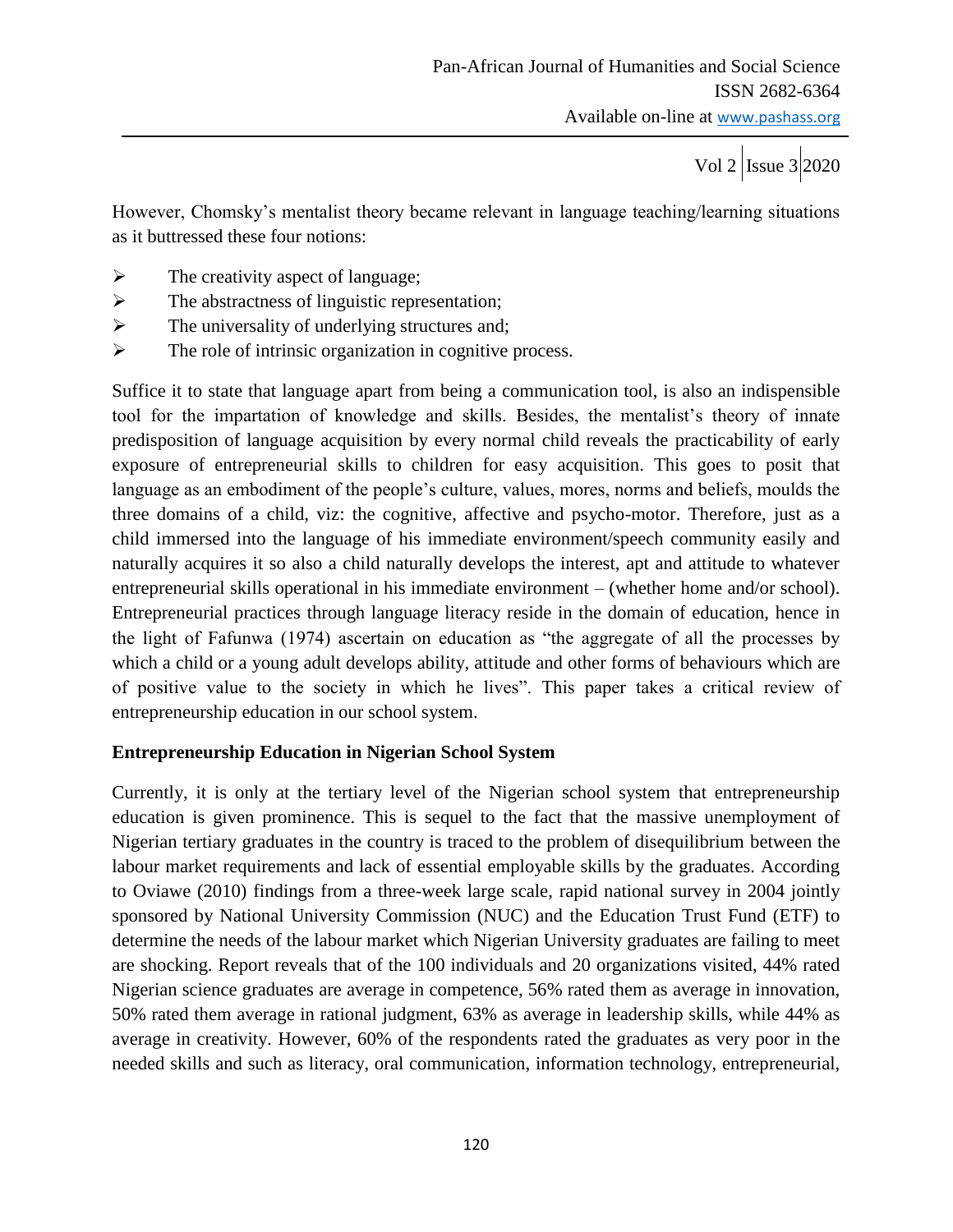Vol 2  $\vert$ Issue 3 2020

analytical, problem-solving, and decision making. These findings explain why there has been very obvious increase in unemployment rate (Oviawe, 2010).

The Federal Republic of Nigeria (2004) in a bid to tackle this problem in 2006 directed Nigerian Higher Education Institutions (HEIs) to include Entrepreneurship Education (EEd) as a compulsory course for all students with effect from the 2007/2008 academic session.

From the foregoing, unemployment is the major factor that necessitated the inclusion of Entrepreneurship education into the curriculum of all universities and other higher education in Nigeria. Presently, most of the universities and polytechnics in Nigeria have a centre for entrepreneurship education. The question that remains is that for a decade, this kind of education came on board, to what extent has the problem of unemployment in Nigeria been tackled?

It is pertinent to note that Nigerian educational system is defective due to poor synchronization of the nation"s socio-political cum economic structures and the educational curricula at various levels of education. Besides, the borrowing culture associated with the incessant changes of the nation"s educational system is the bane of the educational sector. This explains the reason its products cannot be maximally fixed in the labour market. There is need for government and all stakeholders in education to go back to the drawing board and re-design the school curriculum at all levels to accommodate the nation"s needs. Entrepreneurship education ought to start from the homes and at the basic level of education. Though the introduction of entrepreneurship education into the institution of higher learning is a step in the right direction. There is need to adopt grassroot approach for effective entrepreneurial practices. This is obvious as there are many unskilled youths that are either primary or secondary schools" leavers also hunting for jobs.

Thus, to change this extant status quo of Nigerian formal labour market being saturated, unable to absorb the ever increasing number of the labour force, entrepreneurial practices must be multidisciplinary. This position paper forms the language and communication perspectives, advocates early immersion of both children and youth into traditional enterprise education. The language acquisition development of a child should be accompanied by the acquisition of some entrepreneurial skills. Therefore, the language / communication personnel in our educational system should through effective communication with the youths, re-orientate them to have passion of entrepreneurial skills.

### **Entrepreneurial Practices and Challenges in the School System**

Nigeria"s heterogeneous nature due to its multi-ethnicity, multi-cultural and multi-lingual settings has both favourable and adverse effects on her projects. There abound many challenges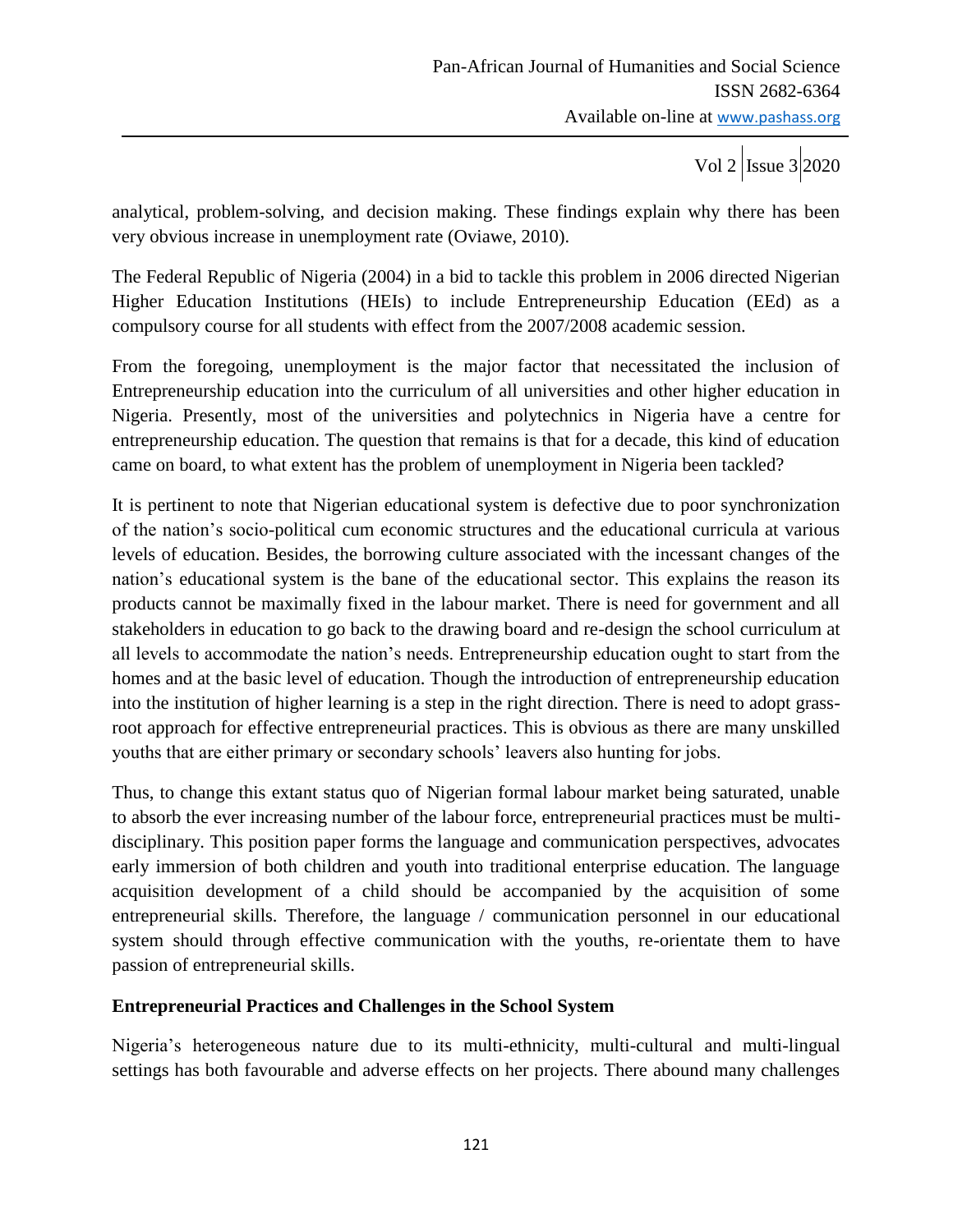forestalling the smooth flow of entrepreneurial practices in the Nigerian school system. According to Amoor (2008), these challenges include:

- Lack of lecturers with practical entrepreneurial training and consciousness.
- The task of drawing up course content to be included in the curriculum of entrepreneurship-related education programme in Nigerian universities will require a very long educational process.
- Entrepreneurship education is capital intensive and both lecturers and students need money to practice the theory of initiating, establishing and running enterprises.

In the same vein, Brown (2012) identifies the following challenges:

- Poor knowledge-based economy and low spirit of competition
- Poor enterprising culture.
- Lack of entrepreneurship teachers, materials and equipment.
- Unavailability of relevant funds.
- Non-inclusion of entrepreneurship program in the general school curricula.
- Poor societal attitude to technical and vocational education development.
- Inadequate facilities and equipment for teaching/learning in practical-related courses.
- Poor planning and execution of processes of action.

Having delineated the various challenges of effective entrepreneurial practices in Nigerian school, this paper advocates a synergy between entrepreneurship education and language/literacy practices to ensure the following:

Proper impartation of entrepreneurial skills goes hand in glove with effective language and communication skills. For an entrepreneur, who is efficient and result-oriented to emerge, such a person must be well-groomed in language use. Nigeria as a multi-lingual national must ensure that the choice of language for communication does not constitute barrier to effective entrepreneurial practice. Hence, the language of instruction at any level of education must be appropriate. Take for instance, at the basic level of education; the children should be drilled in their mother-tongue also, at the tertiary level, the entrepreneurial skills instructors must ensure that the technical registers of each vocation are explained for easy comprehension.

 The language personnel must also ensure that non-indigenous entrepreneurial skills are delivered to the learners in the language they can understand. The translators of foreign languages and interpreters must use their wealth of knowledge to ensure that the entrepreneurial skills are presented in English language (the official language) and/or indigenous languages (Igbo, Yoruba and Hausa.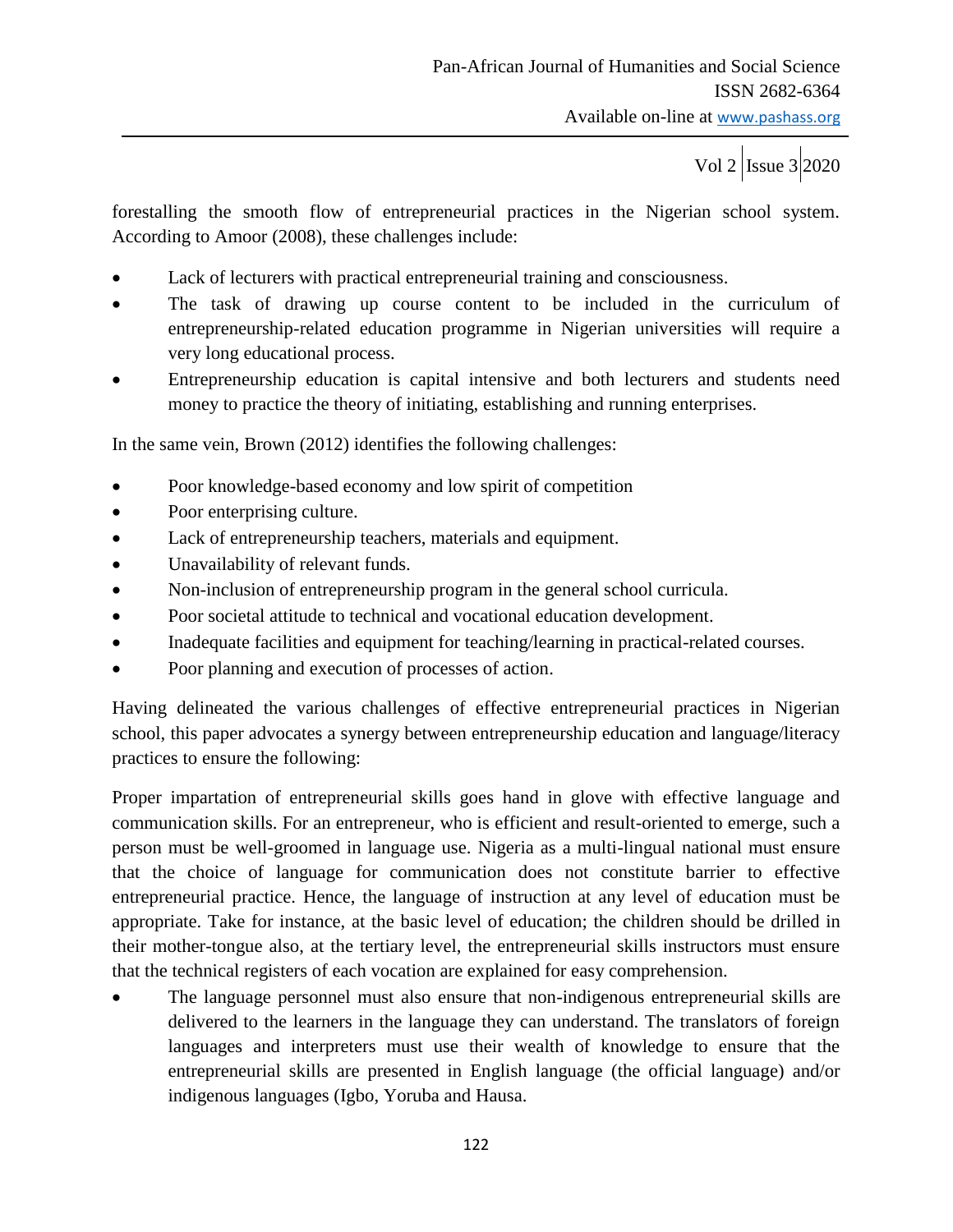- Adoption of the Whole Language Instructional Approach (WLIA), in addition the two teaching methods in use viz: The traditional (Passive) method and the innovative (active) method, would aid in achieving efficiency in entrepreneurship education/entrepreneurial practices.
- Promulgation of language policy on entrepreneurship education by the Federal Government is imperative, to ensure proper entrepreneurial practices.
- The Federal Government should, through will power, establish entrepreneurial literacy among the citizenry. Thus, all environmental/culture-based challenges against entrepreneurial practice would be resolved.

## **Conclusion**

It is evident that levels of entrepreneurship are still not improving in the country. There has been an upward trend in the number of young people gaining admission into institutions of higher learning, hence, the resource persons and facilities on ground in various entrepreneurial centres of our universities/polytechnics are not adequate to cater for the mammoth crowd of students desiring to acquire the entrepreneurial skills. The daunting observations of some language use/linguistic based challenges that entrepreneurship education is facing can be handled by the language personnel in the educational system. Hence, combination of language literacy and entrepreneurship literacy as a remedial package in the Nigerian school system would go a long way in repositioning the mind-sets of our youths.

### **Recommendations**

For proper enhancement of entrepreneurial practices among students in particular and Nigerian citizenry in general for national development, the following recommendations are proffered:

- **Re-orientation:** There must be a grass-root re-orientation of all Nigerians starting from our homes through communities, the states and entire nation. To realize this, effective communication skills must be employed to transform the mind-set of our children/youths that have become aliens in their own country due to acculturalization. Such agencies as the home, school, church, mosque, age-grade, social clubs etc must educate their members on the essence of entrepreneurial skills. It is not improper to desire to become such professionals as doctors, lawyers, engineer, teacher, banker etc, but situations in our country demand that one acquires other skills through entrepreneurship education. Hence, the need to educate everyone in this area.
- **Re-designing of School Curriculum:** The Federal Government and all stakeholders in education should redesign the current curricular ranging from the basic level of tertiary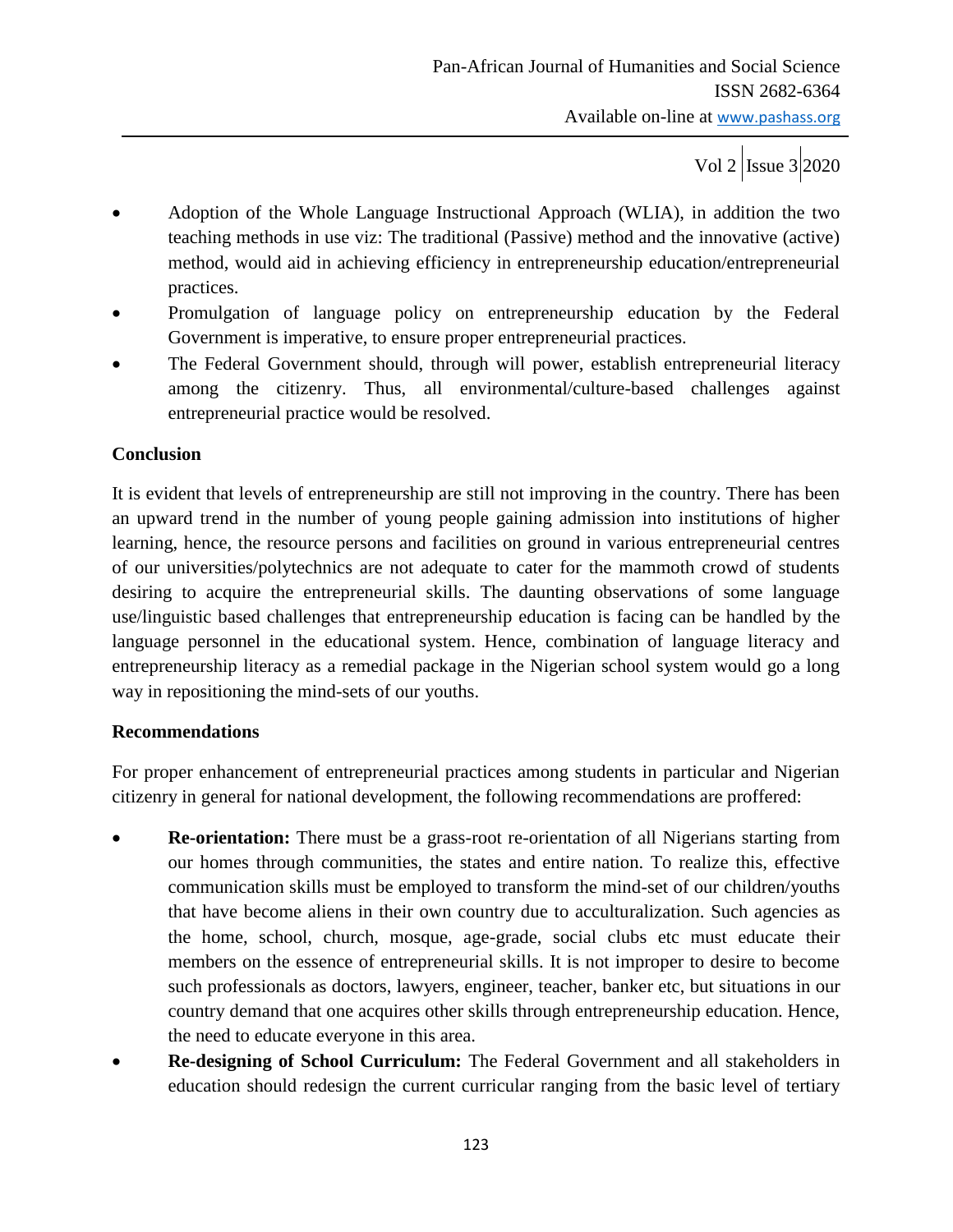level of our education system to ensure that entrepreneurship education is inclusive in the learning contents.

- **Certification of Entrepreneurial Skills:** To curb the adverse effect of quest for paper qualification has caused in society, there is need for the Federal Government to institute schools designated to train and certify artisans in various fields of skills acquisition, and this would check-mate the extant practice of some people that purchase grades/degrees in our school system without marketable skills.
- **Trainings:** Entrepreneurship education is multi-disciplined in nature. Hence, there is need for all lecturers and instructors especially those ones that are in language-based disciplines – (English Language, Foreign Languages, Linguistics and Communication, Interpretation & Translation) to be co-opted with entrepreneurship instructors for regular trainings. The Federal Government should ensure that they are sponsored to attend both local and international conferences to acquire more knowledge so that they can effectively transfer entrepreneurial skills into students.
- **Funding:** Provision of access to adequate resources especially capital for trained entrepreneurs/students to enable them start their own businesses.
- **Proper Information Dissemination:** Nigeria citizenry should be provided with adequate information through such communication outfits as Radio/Television houses, print media, symposia, seminars/workshops etc on the 'How', 'where', 'when', and 'who', acquires entrepreneurial skills.
- **Computer Literacy:** As we are in technological era, computer literacy is imperative for effective entrepreneurial practices. In fact, students should be thoroughly taught how to troubleshoot, service, maintain computer and other related office equipment.
- Proper Equipment of Centres for Entrepreneurship Education established in Nigeria Universities, Polytechnics and Colleges.
- **Organization of Workshops:** There should be constant organization of workshops/talks and symposia on entrepreneurship for students. Successful business men and women should endeavour to be part of the workshops so as to talk to the students and educate them on the relevance of entrepreneurship education; as well teach them on how to initiate, source for funds, start and run a business successfully.

# **References**

- Abdullah, K. I (2001). English for specific purposes in malaysia. International influence local flavour*. South-East Asian Journal of Education*. 2(2): 345-361
- Achebe, C. (1975). *'The African Writer and the English Language'* in Morning Yet Creation Day. London. Heinemann.